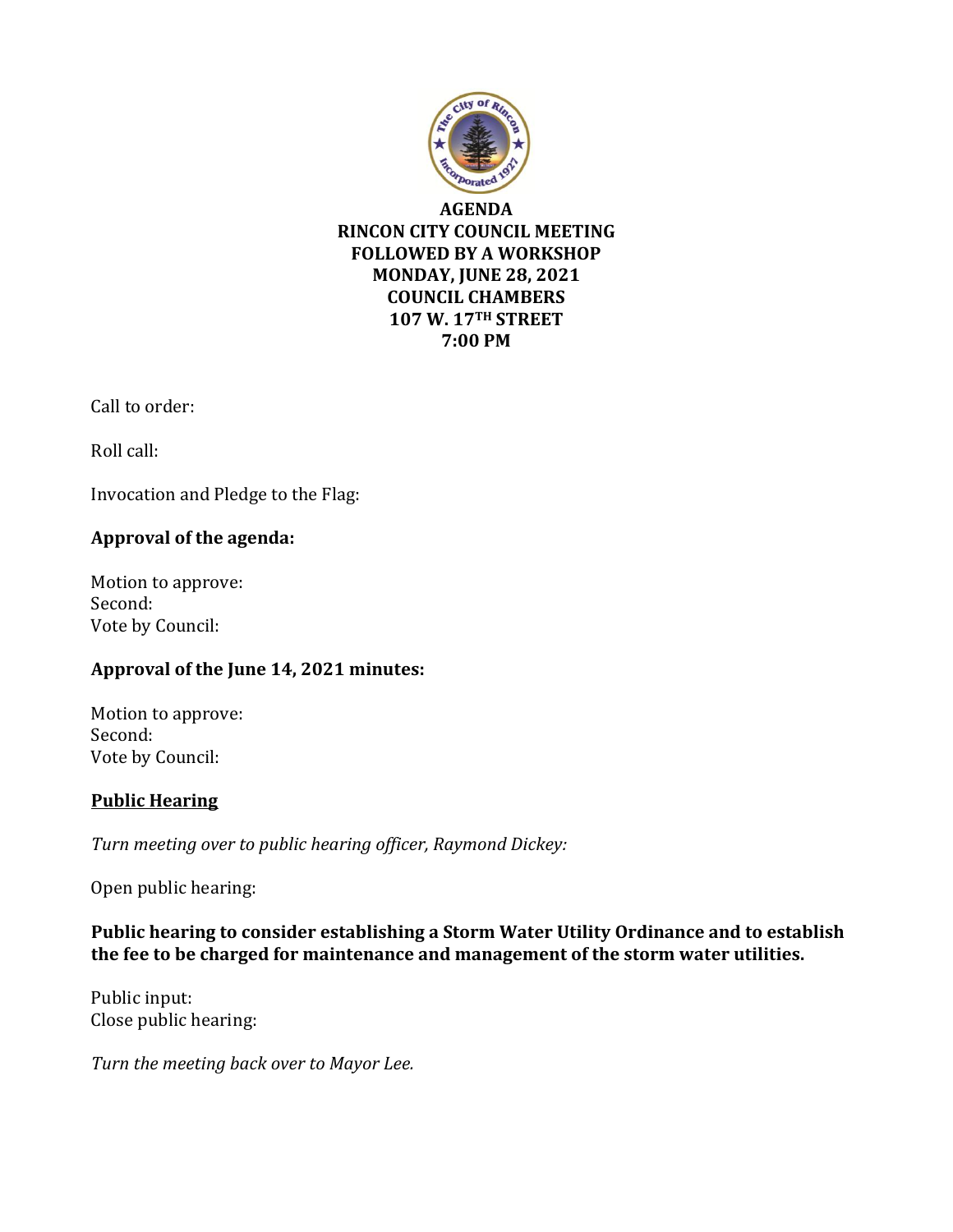**Vote on a first reading to establish a Storm Water Utility Ordinance and to establish the fee to be charged for maintenance and management of the storm water utilities.**

Motion to approve: Second: Vote by Council:

### **Old Business:**

# **1. Request approval to pay Savannah River Utilities \$7,125.00 to stripe St. Andrews Road. LI #320-4100-541225 (Tabled at the 6/14/2021 meeting)**

Remove from table: Second: Vote by Council:

Motion to approve: Second: Vote by Council:

#### **New Business:**

**1. A request has been filed by K7 Properties, LLC for approval of a Minor Subdivision and Recombination of a 10.47 acre tract; property is located at Lexington Ave. Parcel 1C is being combined with lot number 4 adding 0.329 acres to the lot; lot 4 is located at 307 Plantation Drive and is owned by Patricia and Gary West. The remaining tract will be subdivided into parcel 1A with 6.166 acres and parcel 1B with 3.575 acres. The property is zoned R-5 (Residential-One unit detached conventional house); the property is owned by K7 Properties LLC. (Map and Parcel # R2290004 & R2630002A00)**

Motion to approve: Second: Vote by Council:

**2. Request approval to accept a waterline easement for property located at 313 S. Columbia Avenue, property is owned by Whaler Holdings.**

Motion to approve: Second: Vote by Council:

### **3. Request approval to pay EMC Engineering Services, Inc \$30,700.00 for engineering services associated with the Rincon Football Field Project located at Giles Park.**

Motion to approve: Second: Vote by Council: